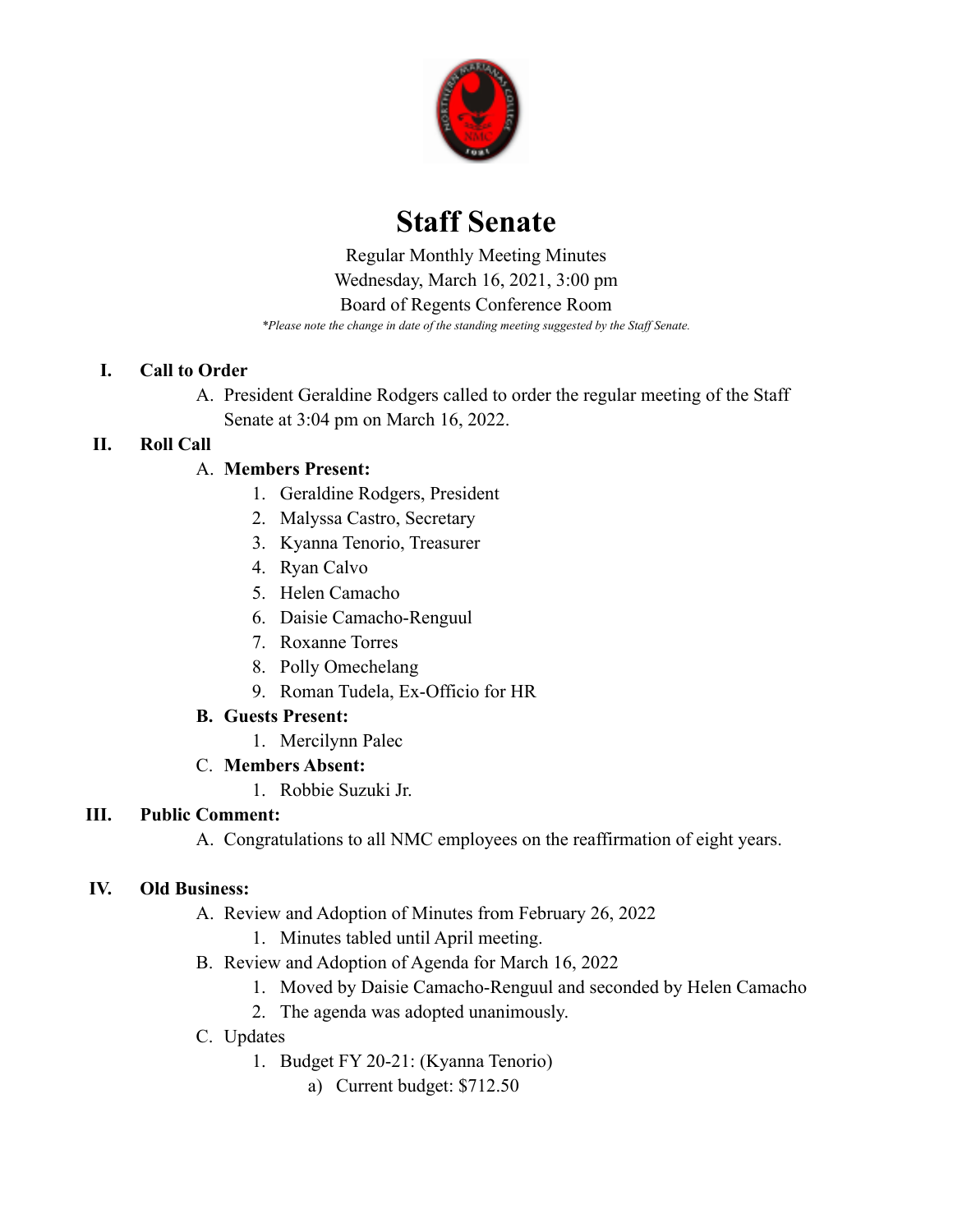

- b) Staff Senator stipends (\$900.00) came out since the last meeting.
- c) 3rd quarter budget out in April: [\\$1,406.25](https://1,406.25)
- 2. PROAC (Daisie Camacho-Renguul)
	- a) Two workshops conducted for academic and non-academic employees to test tool to evaluate programs
	- b) Next meeting on March 23, 2022 is canceled until April.
	- c) Suggested by Daisie for governance bodies to do program review as was done in the past. Geri will bring up suggestions to the OIE director.
- 3. College Council (Malyssa Castro and Ryan Calvo)
	- a) No meeting in the last 4 weeks
		- b) Next meeting on Friday, March 18, 2022 at 10:30 AM will have updates from Vilma regarding the new committee.
		- c) Presentation in two weeks regarding organizational chart.
- 4. Policy Committee: Staff of the Quarter (Ryan Calvo and Roxanne Torres)
	- a) Staff email listing has been updated.
	- b) Next week, March 21-25, is the nomination period for Staff of the 3rd Quarter.
	- c) Maly will send out email for nominations on Monday and Wednesday next week.
	- d) March 28-April 1 is the voting period. We will announce the winner in the first week of April.
	- e) No funding for upcoming Coffee Connection to be used for Staff Retreat. Suggested by Geri to ask departments to potluck for upcoming Coffee Connection.
	- f) Motion to have an April Coffee Connection pending the approval to use Mango Terrace.
		- (1) Moved by Polly Omechelang and seconded by Roxanne Torres.
		- (2) Motion was approved unanimously.
		- (3) Geri will contact Barnaby about Mango Terrace.
	- g) Staff of the 2nd Quarter takes place during the gap month, July, between current senators terms expiration and new senators starting.
		- (1) Brought up by Geri if we should accelerate 2nd Quarter SOTQ to do it early.
		- (2) Suggested by Daisie to keep the schedule. Roman offered HR to assist with continuing SOTQ during gap month.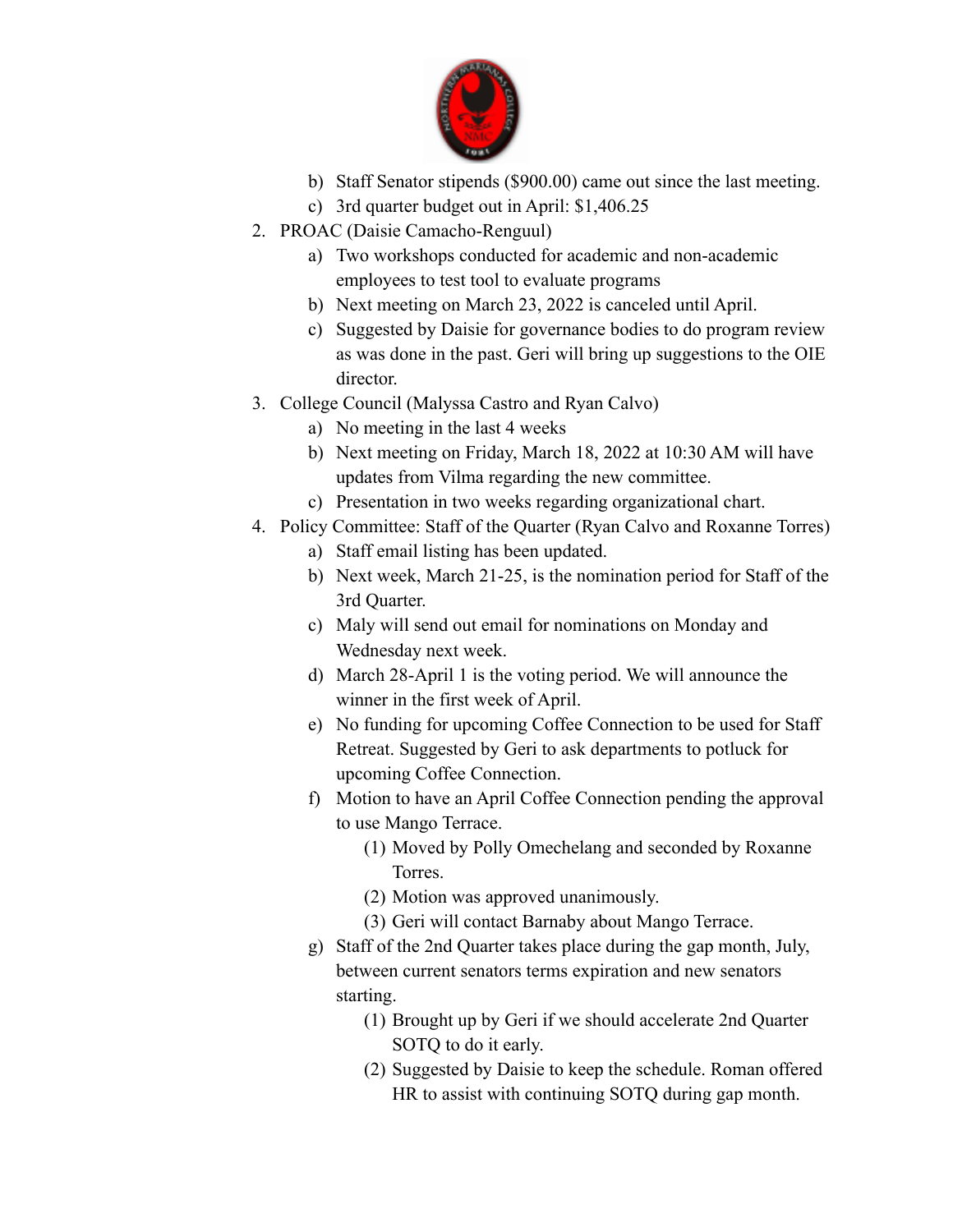

- (3) Helen recommended to find staff interested in being nominated for Staff Senate
- 5. Executive Committee: (Geri Rodgers)
	- a) Accreditation Party (Roman Tudela)
		- (1) Celebrate accreditation for 8 years.
		- (2) Advise employees to be free on March 23, 2022 after hours.
		- (3) Working to secure a venue. Possibly PIC.
- 6. Health Squad (Malyssa Castro)
	- a) Enrollment key for Moodle: healthyproa
	- b) Upload one photo for each of the 5 health and be entered to win a raffle prize staycation at Kensington.
- 7. Post-Spring 2022 Assembly Feedback (Roxanne Torres)
	- a) Feedback shows appreciation for Staff Senate events. Feedback results have been shared with all senators.
	- b) Fall assembly will be planned by the next batch. Feedback will be shared with new senators.
	- c) Staff members really enjoyed the department spotlight and Quizizz.

#### **V. New Business**

- A. Staff Retreat
	- 1. Dr. G has approved the May 27, 2022 date.
	- 2. Maly suggested UCEDD connecting us with OVR and NMPASI to facilitate inclusive team building activities that are fun.
	- 3. Roxanne suggested having a short PD in the morning at PIC and then passport style system to try outdoor activities in the afternoon.
	- 4. Budget for Staff Retreat: \$2475
	- 5. Roman recommended finding out if HEERF funds can support a portion of the Staff Retreat.
	- 6. Motion to have Staff Retreat at PIC with the recommendations by Roxanne to have PD in the morning and outdoor activities in the afternoon
		- a) Motion by Kyanna Tenorio and seconded by Ryan Calvo.
		- b) Motion was carried unanimously.
	- 7. Staff Retreat will not include faculty or leadership.
	- 8. Ryan suggested having a name contest to determine the name of the Staff Retreat.
		- a) Motion by Kyanna Tenorio and seconded by Malyssa Castro.
		- b) Motion was carried unanimously.